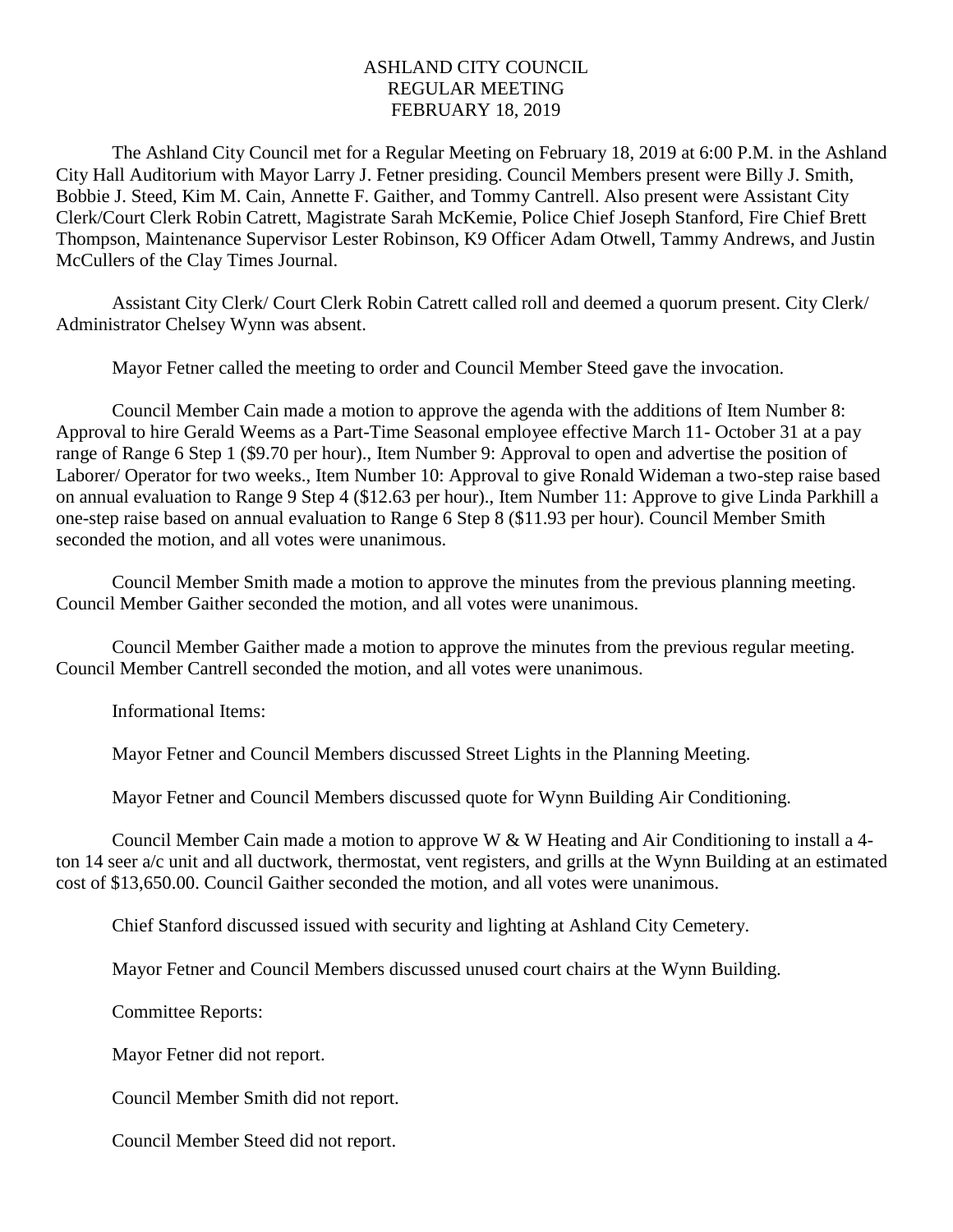Council Member Cain reported on Librarian Tina Nolen's request to plant a watermelon patch on city property, and Mrs. Nolen will be attending the Harper Lee Hall of Fame Induction.

Council Member Gaither did not report.

Council Member Cantrell did not report.

Police Chief Stanford reported he will be at the Chief's Conference the remainder of this week, and Assistant Chief Corey Dickinson will be in charge. Chief Stanford also reported Code Enforcement Officer Tony Hubbard picked up 4 dogs today for running at large. Chief Stanford advised Academy Cadet passed his legals and will be doing firearms training this week.

Maintenance Supervisor Robinson reported on the generator located at the Old Police Department. Supervisor Robinson suggested the generator be moved to the storm shelter at the Library or be wired to run the red lights and canopy lights.

New Business:

Council Member Smith made a motion approving to pay the bills received since the last regular meeting in the amount of \$28,019.88. Council Member Gaither seconded the motion, and all votes were unanimous.

Council Member Cain made a motion to approve Mark's Cleaning Service to clean all carpets at Ashland City Hall at a cost of \$300.00. Council Member Cantrell seconded the motion, and all votes were unanimous.

Council Member Steed made a motion to accept the resignation of Senior Center Director Scotty Parker effective February 22, 2019. Council Member Gaither seconded the motion, and all votes were unanimous.

Council Member Cain made a motion to promote Senior Center Aide Jeanette Johnson to Senior Center Director and raise her salary to Range 7 Step 1 (\$10.28 per hour) effective February 25, 2019. Council Member Gaither seconded the motion, and all votes were unanimous.

Council Member Steed made a motion to reassign Senior Center Van Driver Sherry Coryell to Senior Center Aide effective February 25, 2019. Council Member Smith seconded the motion, and all votes were unanimous.

Council Member Cantrell made a motion to open and advertise for two weeks the position of Senior Center Van Driver. Council Member Gaither seconded the motion, and all votes were unanimous.

Council Member Gaither made a motion to approve to purchase one case of tobacco stamps from Meyercord Revenue at an estimated cost of \$3,294.00. Council Member Cantrell seconded the motion, and all votes were unanimous.

Council Member Cain made a motion approving to hire Gerald Weems as a Part-Time Seasonal employee effective March 11- October 31 at a pay range of Range 6 Step 1 (\$9.70 per hour). Council Member Gaither seconded the motion, and all votes were unanimous with the exception to Council Member Cantrell who abstained.

Council Member Cantrell made a motion to open and advertise to two weeks the position of Laborer/ Operator. Council Member Cain seconded the motion, and all votes were unanimous.